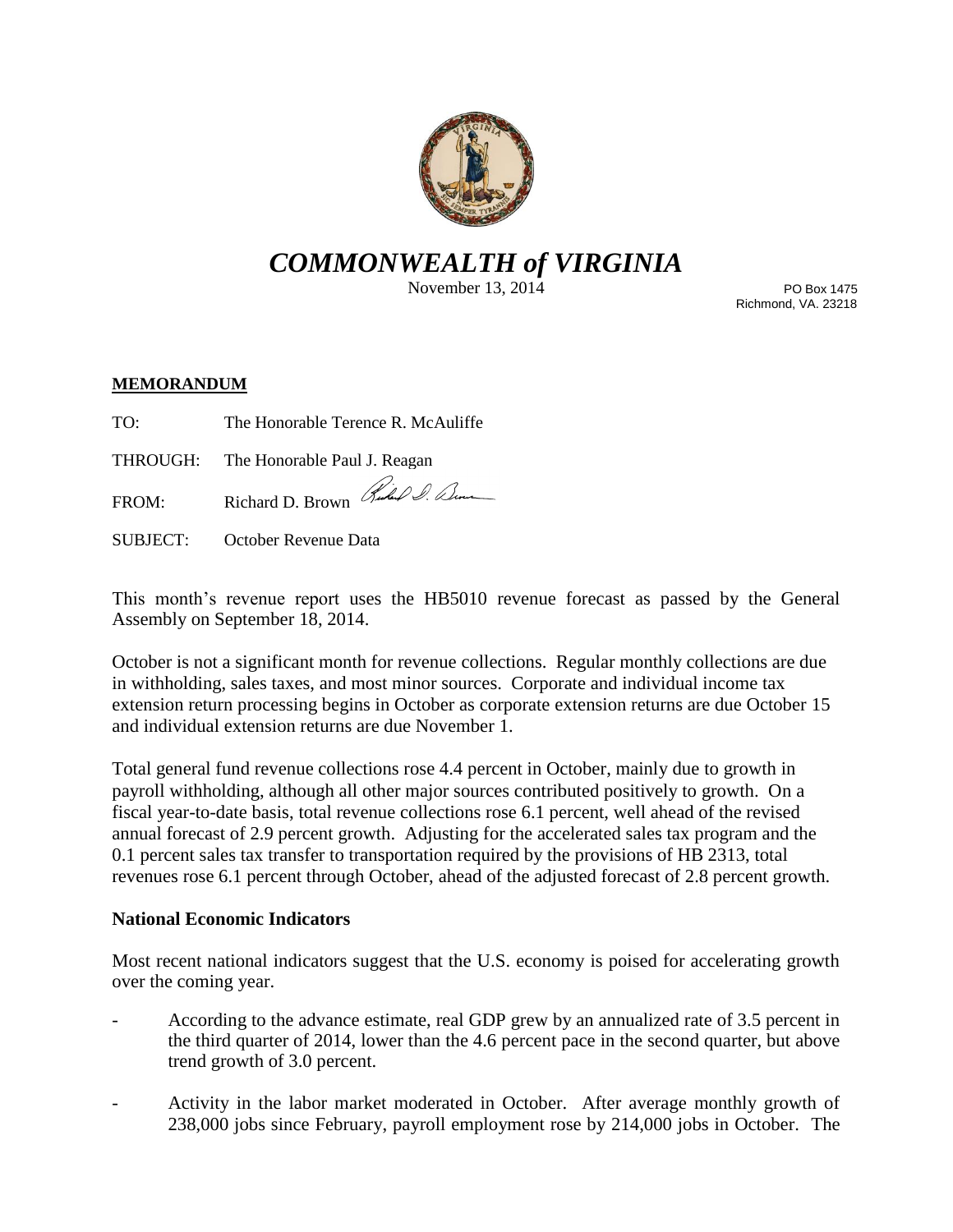August and September gains were revised up to 203,000 and 256,000, a joint increase of 31,000 from the original report. In a separate report, the unemployment rate fell from 5.9 percent to 5.8 percent in October, a new post-recession low.

- Initial claims for unemployment fell by 10,000 to 278,000 during the week ending November 1. The four-week moving average fell by 2,250 to 279,000, the lowest level since April 2000. The claims data have been below 300,000 for eight consecutive weeks, the longest such streak since a 17-week stretch in late 1999.
- With nine of the ten components increasing, the Conference Board's index of leading indicators rose 0.8 percent in September following a flat reading in August. The index has increased in twelve of the last fourteen months and is consistent with accelerating economic growth.
- The Conference Board's index of consumer confidence rose 5.5 points to 94.5 in October, reversing the loss in September and hitting a seven-year high. Although both components contributed positively to the index, the increase was mainly driven by the expectations component.
- Activity in the manufacturing sector picked up in October, with the Institute of Supply Management index increasing from 56.6 to 59.0. The index has increased nearly every month this year and remains well above the expansionary threshold of 50.0.
- The CPI rose 0.1 percent in September and stands 1.7 percent above September 2013. Core inflation (excluding food and energy prices) also advanced 0.1 percent and has increased 1.7 percent from a year ago.
- As expected, the Federal Reserve announced at its October meeting that it will keep the federal funds target rate at 0.0 to 0.25 percent, and has ended its quantitative easing program.

### **Virginia Economy**

In Virginia, payroll employment grew 0.2 percent in September from September of last year. Northern Virginia posted growth of 0.4 percent, Richmond-Petersburg grew 1.3 percent, and Hampton Roads employment growth was 0.5 percent. The seasonally adjusted unemployment rate in the Commonwealth was unchanged at 5.5 percent in September. The rate has been trending up slightly in recent months and was the same rate as last September.

The Virginia Leading Index rose 0.2 percent in September after advancing 0.2 percent in August. The U.S. leading index, auto registrations, building permits, and future employment improved in September, while initial claims for unemployment increased. The indexes for Richmond, Northern Virginia, Lynchburg, Hampton Roads, Charlottesville, Danville, Harrisonburg, and Winchester advanced, while the indexes for Roanoke and Bristol declined in September. The index for Blacksburg was unchanged.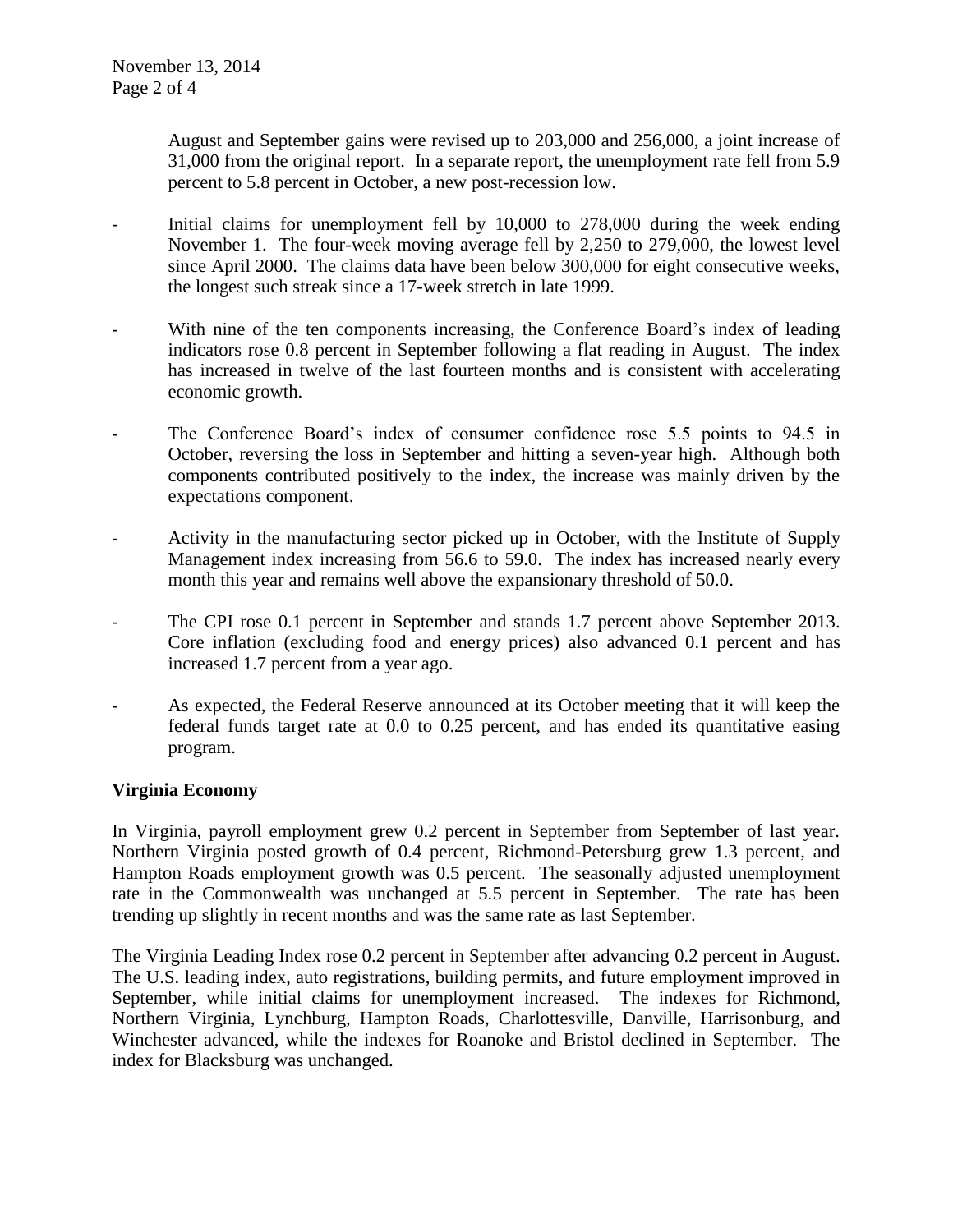## **October Revenue Collections**

Total general fund revenue collections rose 4.4 percent in October, mainly due to growth in payroll withholding, although all other major sources contributed positively to growth. On a fiscal year-to-date basis, total revenue collections rose 6.1 percent, well ahead of the revised annual forecast of 2.9 percent growth. Adjusting for the accelerated sales tax program and the 0.1 percent sales tax transfer to transportation required by the provisions of HB 2313, total revenues rose 6.1 percent through October, ahead of the adjusted forecast of 2.8 percent growth.

*Net Individual Income Tax (69% of general fund revenues)*: Through October, collections of net individual income tax rose 6.7 percent from the same period last year, ahead of the annual estimate of 3.4 percent growth. Performance in each component of individual income tax is as follows:

*Individual Income Tax Withholding (64% of general fund revenues)*: With one less deposit day compared with last year, collections of payroll withholding taxes rose 3.4 percent in October. Year-to-date, withholding collections are 5.5 percent ahead of the same period last year, leading the revised annual estimate of 2.7 percent growth.

*Individual Income Tax Nonwithholding (16% of general fund revenues)*: October is not usually a significant month for collections in nonwithholding. Collections were \$125.6 million in October compared with \$111.7 million in October of last year. Yearto-date collections were \$553.3 million compared with \$484.5 million in the same period last year, rising by 14.2 percent and ahead of the annual estimate of 6.3 percent growth.

*Individual Income Tax Refunds*: Through October, TAX has issued \$216.2 million in refunds compared with \$205.0 million during the same period last year. Year-to-date, refunds have risen 5.5 percent, ahead of the annual estimate of 3.6 percent growth.

*Sales Tax (19% of general fund revenues)*: Collections of sales and use taxes, reflecting September sales, rose 1.8 percent in October. On a year-to-date basis, collections have risen 3.8 percent, trailing the annual estimate of 4.4 percent growth. Adjusting for the partial repeal of the accelerated sales tax program and the 0.1 percent sales tax transfer to transportation required by HB 2313, sales tax collections have grown by 4.0 percent year-to-date, ahead of the economicbase forecast of 3.4 percent growth.

*Corporate Income Tax (4% of general fund revenues)*: October collections in this source include estimated payments from corporations with a February through January fiscal year, including many retailers. Collections of corporate income taxes were negative \$11.8 million in October, which compares favorably with receipts of negative \$17.2 million in October of last year. This October, TAX issued \$53 million in refunds, compared with \$55 million last year. November and December are also typically significant refunding months in this source. Year-todate collections have grown 16.6 percent from the same period last year, ahead of the annual estimate of a 0.9 percent decline.

*Wills, Suits, Deeds, Contracts (2% of general fund revenues)*: Collections of wills, suits, deeds, and contracts – mainly recordation tax collections – were \$28.9 million in October, compared with \$26.4 million in October of last year for growth of 9.5 percent. Following 13 consecutive